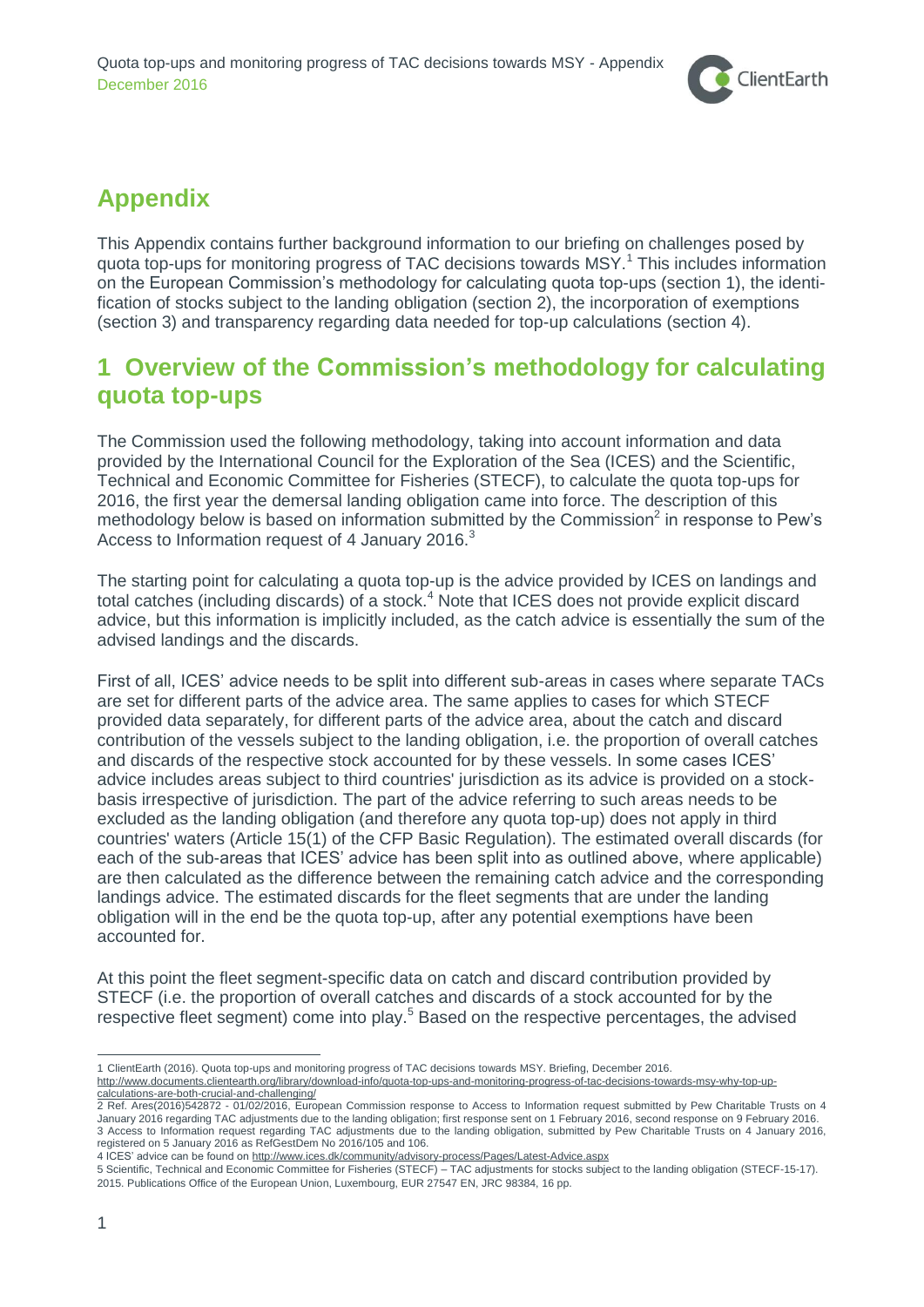catches and estimated discards are calculated for each fleet segment. In several cases the fleet segments subject to the landing obligation are defined not only by gear type but also by catch composition.<sup>6</sup> As STECF's data are only based on the different gear types, additional data are needed about catches and discards of the vessels that meet the catch composition definition. These are used to calculate the proportion of overall catches and discards accounted for by vessels under the landing obligation. In combination with ICES' catch and discard advice this yields the advised catches and discards for 1) the part of the fleet subject to the landing obligation and 2) the remainder.

To calculate the final quota top-up amount, *de minimis* exemptions need to be accounted for (see section [3\)](#page-3-0). This is done by deducting the amount of catches that can be discarded under the exemption from the theoretical 'full' top-up amount, based on estimated discards for that part of the fleet that is under the landing obligation. The final proposed TAC in line with ICES' advice is the sum of the landings advice for Union waters, the respective top-up amount (after exemptions have been accounted for) and the landings advice for third countries' waters (if applicable).

### <span id="page-1-0"></span>**2 Identification of stocks subject to the landing obligation**

Article 15(1) of the CFP Basic Regulation outlines a timetable for the progressive implementation of the landing obligation according to fishery type (e.g. small pelagic, large pelagic) and for '*species which define fisheries*'. Although Article 15(1) provides an overall framework for demersal stocks (e.g. the species which define each 'fishery' shall be subject to the landing obligation from 1 January 2016, and all other species by 1 January 2019), the decision of which fisheries will be required to land which species in the lead-up to 2019 is left to regional decision-makers. The specific fleet segments subject to the landing obligation for particular stocks, as well as exemptions, are defined (based on gear type and/or catch composition) in regionally-agreed discard plans adopted by the Commission as delegated acts.<sup>7</sup> Until 2019, whether catches of a stock have to be landed or not depends on the fisheries they occur in and whether they are considered to 'define' those fisheries, i.e. species are not being brought under the landing obligation as a whole across all fisheries. Due to the difficulty in defining fisheries as part of this fisheries- rather than species-based approach of phasing in the landing obligation, it is not always easy to identify which catches have to be landed on a stock-level.

Figure 1, below, summarises which catches are subject to the landing obligation depending on the type of species (demersal vs. pelagic), area (Union vs. non-Union waters), type of fishery (demersal vs. pelagic or industrial) and fleet segment they refer to. For example, all catches of pelagic and industrial fisheries (Article 15(1)(a)) came under the landing obligation in 2015, but catches of pelagic species in demersal fisheries do not (yet) have to be landed. Therefore, TACs for pelagic species should be based on the full catch advice only if there are demonstrably no discards in demersal fisheries. Otherwise these discards must be deducted from the overall catch advice to ensure the resulting TAC does not allow for an increase in fishing mortality above the advised level. Assessing the extent to which pelagic species are also caught in demersal fisheries for this purpose requires additional in-depth analyses of catch statistics, and there is no evidence that this is being incorporated.

 $\overline{a}$ 6 For example, according to Annex (c) of the demersal discard plan for the north-western waters for 2016 (Commission Delegated Regulation (EU) 2015/2438) the landing obligation for Norway lobster applies only to vessels using trawls, seines, pots, traps and creels '*where the total landings per vessel of all species in 2013 and 2014 consist of more than 30% of Norway lobster'.*

<sup>7</sup> For example in Commission Delegated Regulation (EU) 2015/2438 of 12 October 2015 establishing a discard plan for certain demersal fisheries in north-western waters, <http://eur-lex.europa.eu/legal-content/EN/TXT/?qid=1452249374326&uri=CELEX:32015R2438>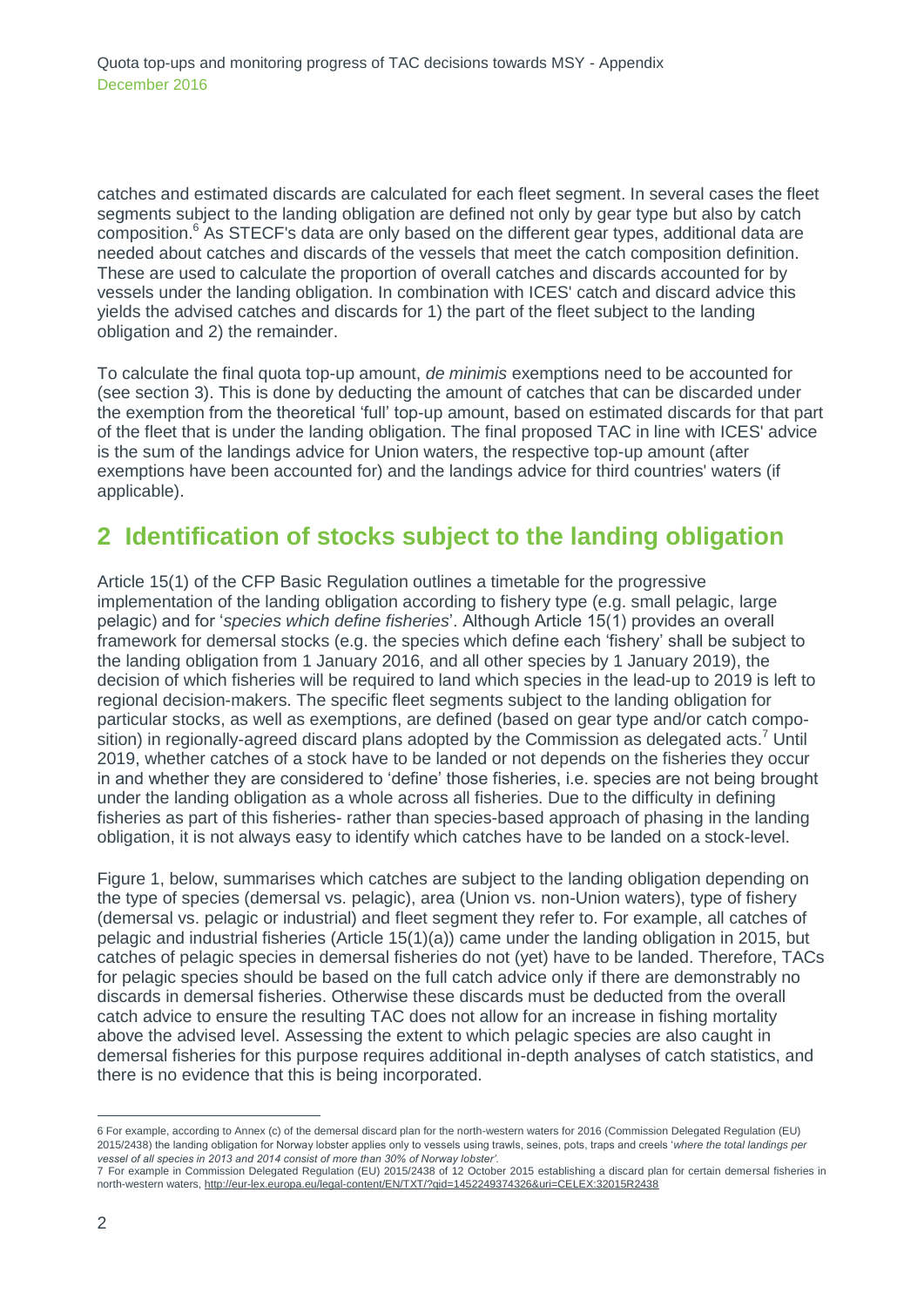Quota top-ups and monitoring progress of TAC decisions towards MSY - Appendix December 2016



Fig. 1: Decision tree about which catches are subject to the landing obligation (LO), depending on area (Union or international versus third country's waters), fishery (pelagic or industrial versus demersal) and type of species (pelagic versus demersal). This diagram also indicates whether top-ups are used or not, and which part of the scientific advice (i.e. landings advice, catch advice or landings advice plus top-ups) TACs should be compared to.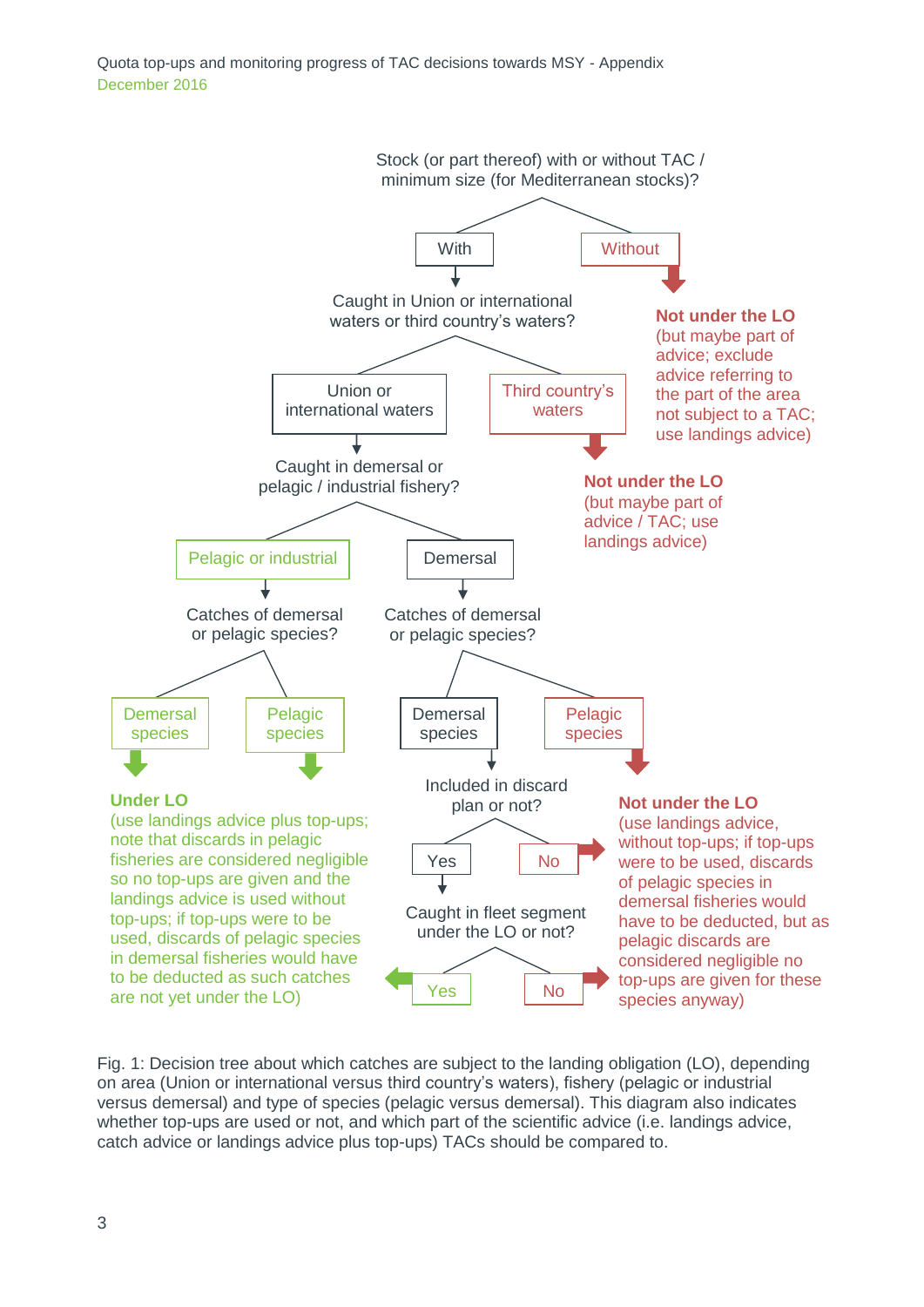The situation is even more complex with regard to demersal fisheries. Due to the phasing approach no demersal stock is fully under the landing obligation yet, and won't be until all catches in all fisheries are included in the respective discard plan (or until 2019). Therefore, TACs for all demersal stocks (except those that are fully covered in the Baltic Sea) need to be adjusted, depending on the catch and discard contribution of fleet segments not (yet) under the landing obligation for the respective stock. Moreover, all catches of demersal species in pelagic fisheries are already under the landing obligation. Discards of demersal species in pelagic fisheries would therefore theoretically also need to be accounted for in TAC-setting. While discards of demersal species in pelagic fisheries appear to be widely considered negligible, additional catch data analyses would be needed to assess the validity of this assumption.

### <span id="page-3-0"></span>**3 Incorporation of exemptions**

Exemptions from the landing obligation have to be accounted for in TAC setting. It is therefore essential to determine which proportion of the overall catches the exemption applies to. In some cases this is difficult, since exemptions can apply to just some of the fleet segments that are subject to the landing obligation. Therefore, additional data about the contribution of 'exempt' fleet segments to total catches needs to be known in order to calculate the appropriate exemption amount. Such information does not appear to be readily available, and therefore new, additional analyses of catch statistics by fleet segment seem to be necessary to determine the appropriate amount. Based on the Commission's description of its methodology and their calculations it is still not clear to what extent such additional data were used and where they came from. It is therefore difficult to judge, in some cases, whether the calculated exemption quantities are appropriate.

High survival exemptions introduce another complication: post-discard mortality. High survival exemptions allow unlimited discarding of catches of a particular stock in a particular fishery, based on evidence of high survival. The Commission therefore decided not to propose top-ups for stock- and fishery-combinations subject to a high survival exemption as all discards can continue and thus do not need to be compensated for.

However, post-discard survival is rarely 100%; therefore all discards that do not survive would need to be accounted for in TAC-setting (like *de minimis* exemptions) in order to not increase fishing mortality above the advised level. This, in turn, would require additional information about a) the quantities discarded under a high survival exemption and b) the proportion and quantity of such discards which do not actually survive. Such information is not readily available and the Commission does not account for dead discards under high survival exemptions when proposing TACs. Any resulting TACs may therefore still allow for overfishing when not all discards survive. It is therefore impossible to judge whether TACs based on such proposals are in line with the CFP's MSY objective, unless additional data are incorporated to quantify postdiscard mortality.

#### <span id="page-3-1"></span>**4 Transparency regarding data needed for top-up calculations**

Sections 3.1, 3.2 and 3.3 of the main report and section [1](#page-0-0) of this Appendix explain why a lot of data based on fleet segment-specific catch statistics are needed to calculate quota top-ups appropriately. This section deals primarily with transparency concerns in relation to the